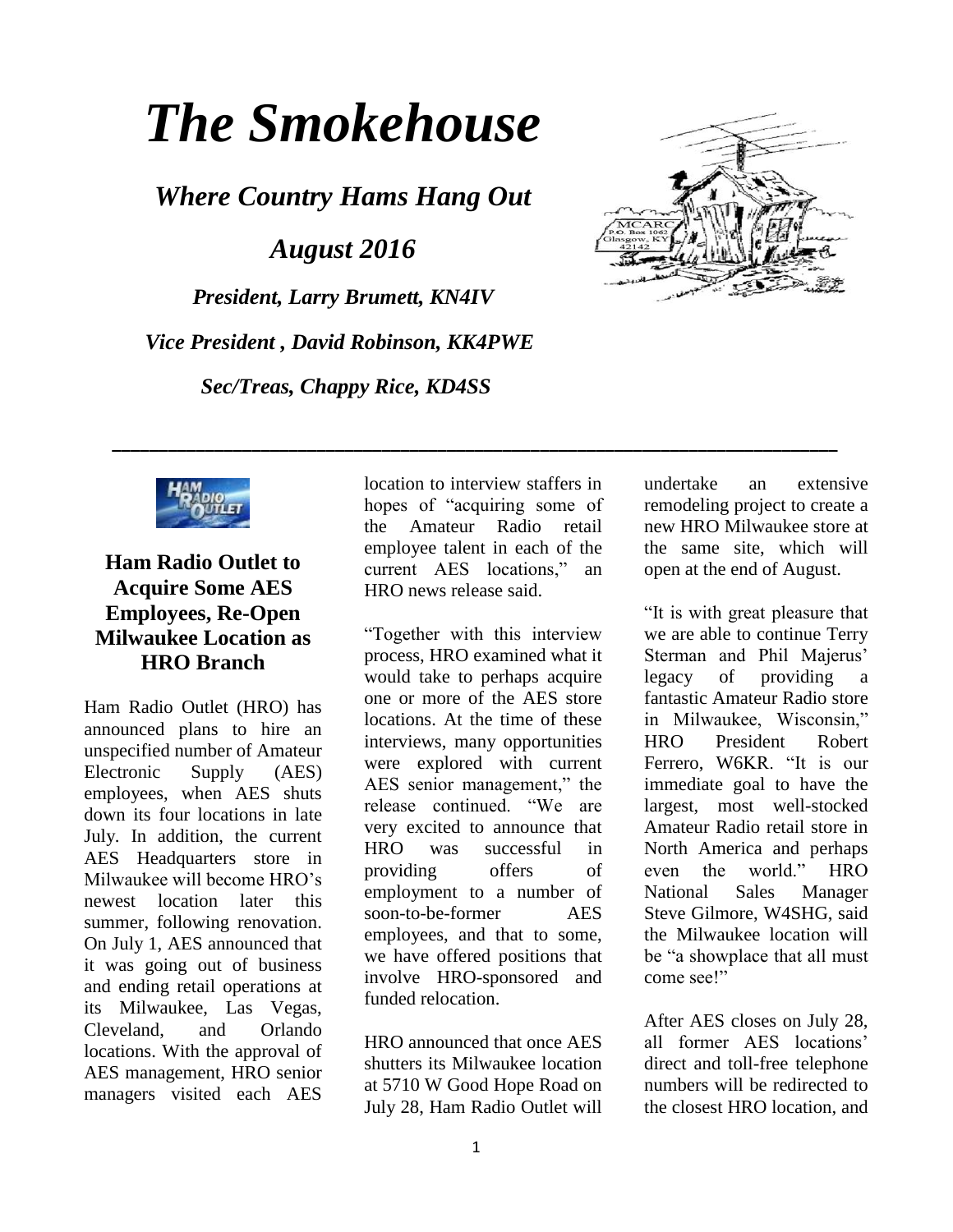the AES website will be directed to HRO's website.

A family-owned business, HRO is the world's largest Amateur Radio dealership, with locations from New England to the West Coast. It opened a new outlet in Plano, Texas, in February 2015 and is relocating and expanding its Portland, Oregon, store, which will open on July 25 at 14405 SW Pacific Highway.



## **FAA Rules Could Affect Some Amateur Radio Antenna Support Structures**

Yet-to-be-developed Federal Aviation Administration [\(FAA\)](http://www.faa.gov/) rules stemming from the recent passage in Congress of [H.R.](https://www.congress.gov/bill/114th-congress/house-bill/636)  [636,](https://www.congress.gov/bill/114th-congress/house-bill/636) the FAA Reauthorization Act, could pose additional marking requirements for a small number of Amateur Radio towers. The bill instructs the FAA to enact rules similar to state-level statutes now in place that are aimed at improving aircraft safety in the vicinity of meteorological evaluation towers (METs) set up in rural areas. In the wake of fatal crop dusting aircraft collisions with METs, often erected on short notice, the National Transportation Safety Board (NTSB) recommended in 2013 that states enact laws — sometimes called "crop

duster" statutes — requiring marking and registration of METs. While some state crop duster laws exempt ham radio towers, the federal legislation does not. ARRL General Counsel Chris Imlay, W3KD, said, however, that the list of exemptions in the federal legislation restricts application of the new rules to a very small subset of Amateur Radio towers.

"The FAA Reauthorization Act has very little application to Amateur Radio antennas. We will have a good opportunity to address the final FAA rules through the normal rulemaking process," Imlay said. "We'll be meeting soon with FAA officials to learn their intentions as well as to advance our own concerns to the agency. Uniform federal regulation is beneficial to hams, because it eliminates a patchwork of state statutes that can impose significant constraints on ham antennas in rural and agricultural areas."

The FAA Reauthorization Act gives the FAA 1 year to issue regulations requiring the marking of towers covered by the new legislation. Marking of towers covered by the legislation will be in the form of painting and lighting in accordance with current FAA guidelines.

The law covers towers that are "self-standing or supported by guy wires and ground anchors;" are 10 feet or less in diameter at the above-ground

base, excluding concrete footings; are between 50 feet above ground level at the highest point and not more than 200 feet above ground level; have accessory facilities on which an antenna, sensor, camera, meteorological instrument, or other equipment is mounted, and are located outside the boundaries of an incorporated city or town or on land that is undeveloped or used for agricultural purposes.

Imlay said the law excludes towers erected adjacent to a house, barn, electric utility station, or other building, or within the curtilage (enclosed area occupied by a dwelling, grounds, and outbuildings) of a farmstead, among other exclusions. He said "undeveloped" land refers to a defined geographical area where the FAA determines that low-flying aircraft routinely operate, such as forested areas with predominant tree cover below 200 fee, and pasture and range land.

The FAA will develop a database containing the location and height of each covered tower, but Imlay noted that the database contents may only be disclosed for purposes involving aviation safety.

"We do not anticipate that a significant number of Amateur Radio antennas will be subject to these rules," Imlay said, "but we need to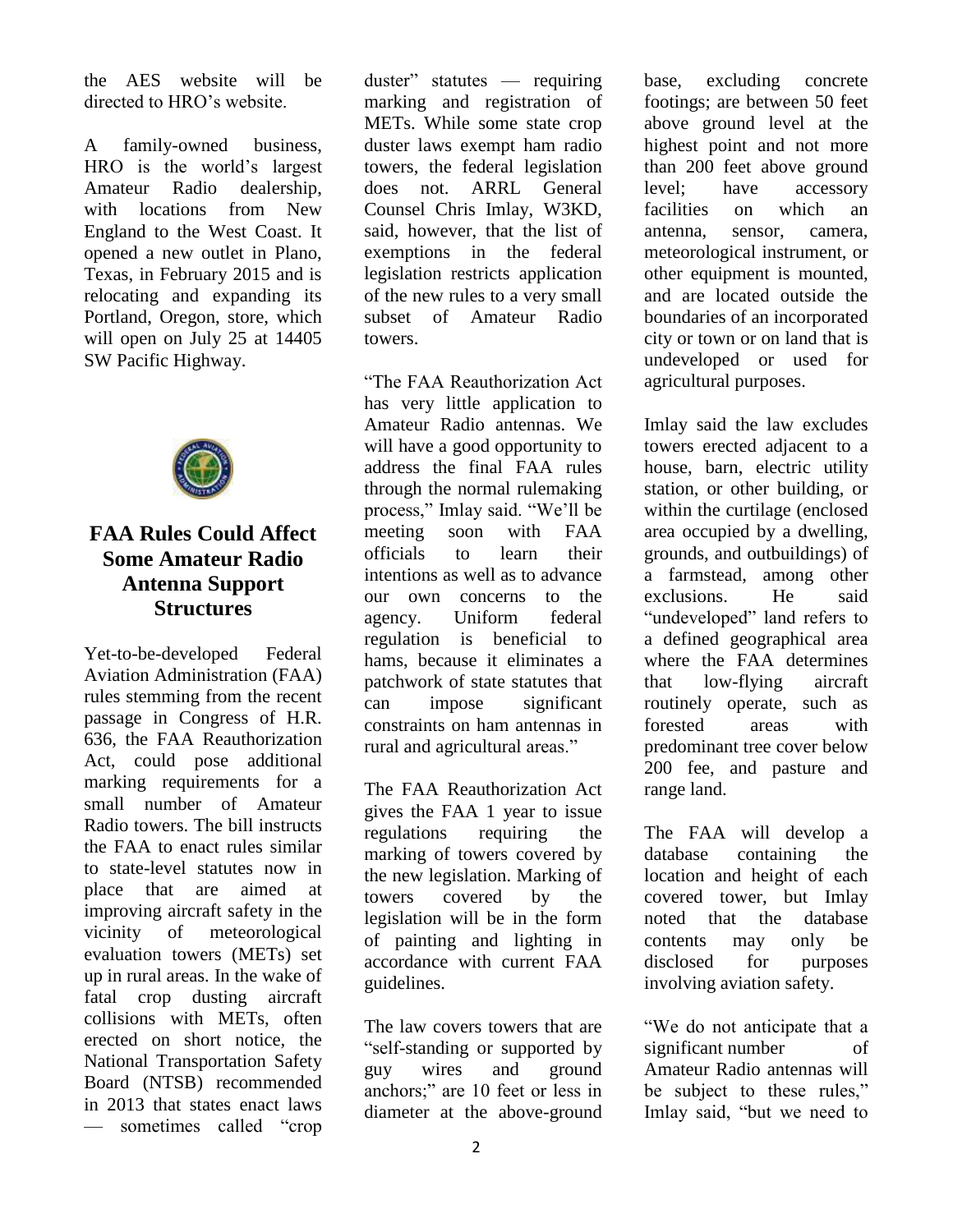monitor the FAA rulemaking process carefully to head off requirements that could put the cost of installing and maintaining affected structures out of any reasonable reach."

#### **Hänvention**

# **Good-Bye, Hara Arena! Hamvention to Relocate in 2017!**

[Hamvention](http://www.hamvention.org/)*®* has [announced](http://hamvention.org/dayton-hamvention-2017-venue-announcement/) that Hara Arena, the home of Hamvention since 1964, is closing, but Hamvention will continue. Hamvention 2016, the event's 65th running, was also the last held in the sixbuilding Hara complex. Hamvention 2017 will be held at a new, yet-to-be-disclosed location in the Dayton area.

"The Dayton Amateur Radio Association (DARA) regrets to inform our many vendors, visitors and stakeholders that, unfortunately, Hara has announced the closing of their facility," a news release from Hamvention General Chair Ron Cramer, KD8ENJ, said today (July 29). "We have begun execution of our contingency plan to move Hamvention® 2017 to a new home. DARA and Hamvention have enjoyed many successful years working together with Hara Arena and we wish the Wampler family the best."

The news has struck the Amateur Radio community like a lightning bolt — albeit tempered only by DARA's assurances that Hamvention will not be going away as well.

"We are painfully aware of the loss this announcement will generate, which is why we have fought so long and hard to prevent it," Hara Arena<br>Marketing Director Karen Marketing Director Karen Wampler said in a news release.

According to Cramer, DARA and Hamvention have been working on a contingency plan in the event that the deteriorating Hara Arena ever should become unavailable. "We have spent many hours over the last few years evaluating possible locations and have found one in the area we believe will be a great new home!" The announcement said that DARA and Hamvention expect to make a formal announcement soon "introducing our new partner."

"We all believe this new venue will be a spectacular place to hold our beloved event." Cramer said. "Please rest assured we will have the event on the same weekend and, since it will be in the region, the current accommodations and outside events already planned for Hamvention 2017 should not be affected."

"We look forward to your continued support as we move to a new future with The Dayton Hamvention."

A hockey team's cancellation of its upcoming season earlier this month had raised questions about the future availability of Hara Arena for Hamvention®. Hara Arena has been facing long-standing financial problems including unpaid property taxes. Renovations promised for the 2016 Hamvention never materialized.

Hamvention attracted more than 25,000 visitors this spring and is worth millions of dollars to the Dayton area economy.

The Wampler family has owned and operated Hara Arena since its humble origins in the 1950s, when Wampler Ballarena — then a dance hall and now an exhibit hall familiar to Hamvention visitors — was built in what had been a family-owned orchard.

### **JULY 2016 MINUTES**

The meeting came to order at 7 pm with the following members present: KN4IV, KJ4CMG, KD4SS, KK4RJV, K1EG, K4BKY, K4AMR, KC4RGE, KY4BC, N4VDJ, KC4OHX, KJ4OR, WA4KRM, KG4ZYF, K4KGS, KM4QGM, WA4UIF, N4IYX, N4JIL, KJ4PKN, KY3B. James Gledhill was also present and he also passed his Technician test at an exam session that preceded the meeting!